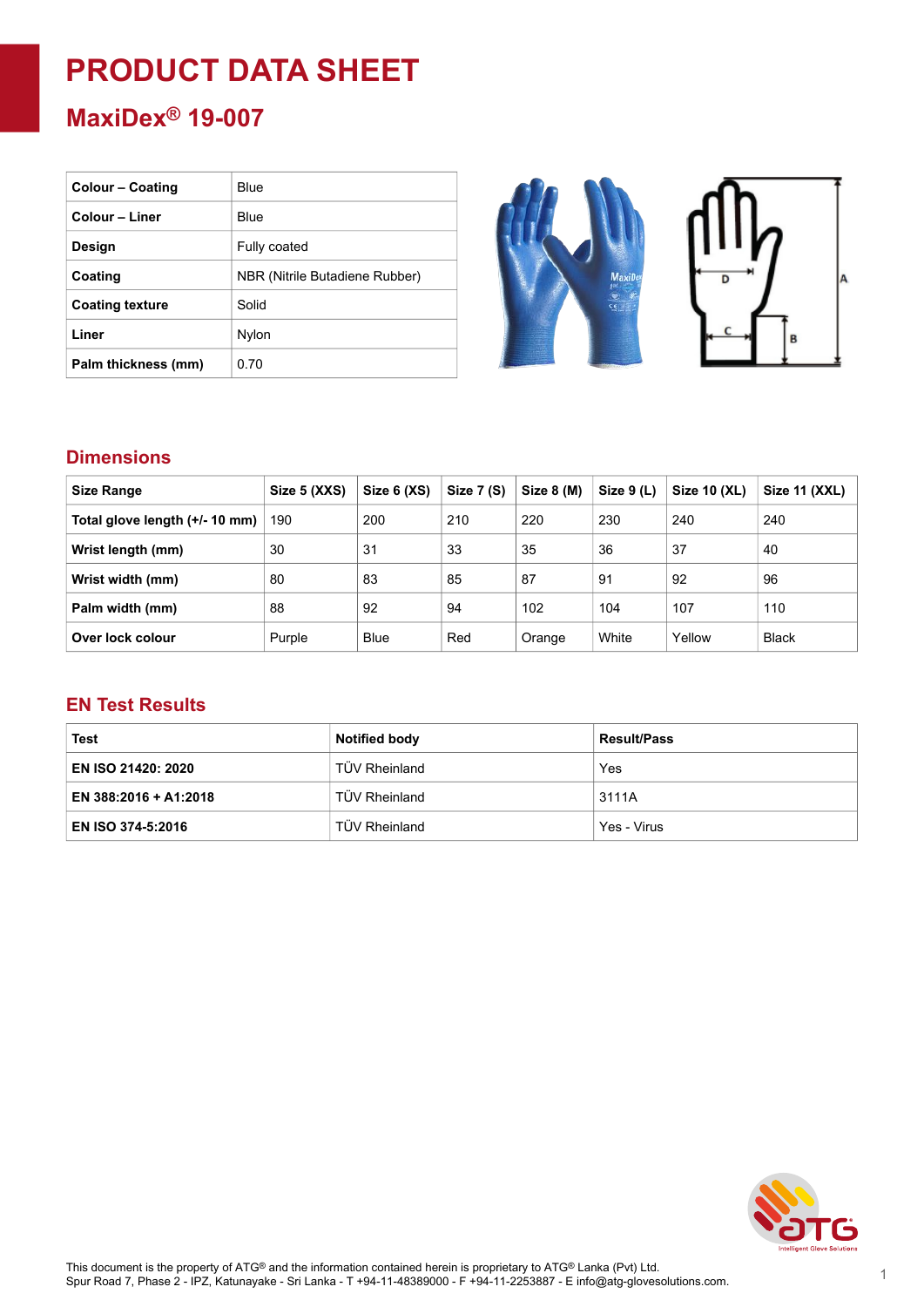## **PRODUCT DATA SHEET**

### **MaxiDex® 19-007**

#### **Typical Performance Values**

| <b>EN ISO 21420 Dexterity</b>                                 | Level 5                                                                         |
|---------------------------------------------------------------|---------------------------------------------------------------------------------|
| EN 388:2016 + A1:2018 A. Abrasion Resistance                  | $>$ 2000 Cycles                                                                 |
| EN 388:2016 + A1:2018 B. Cut Resistance                       | $> 1.2$ index                                                                   |
| EN 388:2016 + A1:2018 C. Tear Resistance                      | > 10 newtons                                                                    |
| EN 388:2016 + A1:2018 D. Puncture Resistance                  | $>$ 20 newtons                                                                  |
| EN 388:2016 + A1:2018 E. Cut Resistance ISO                   | $\geq$ 2 Newton                                                                 |
| EN ISO 374-5:2016 Protective gloves against<br>microorganisms | Protective gloves which form a protective barrier to<br>microbiological agents. |

#### **HandCare ®**

| <b>Skin Health Alliance Dermatologially Accredited</b> | Yes        |
|--------------------------------------------------------|------------|
| REACH compliant                                        | Yes        |
| Washable                                               | 40°C/104°F |



#### **Special features**

| <b>AD-APT®</b>                       | Yes |
|--------------------------------------|-----|
| ISO 21702:2019 - ANTI VIRAL ACTIVITY | Yes |
| Liquid proof                         | Yes |
| <b>Touchscreen compatible</b>        | Yes |